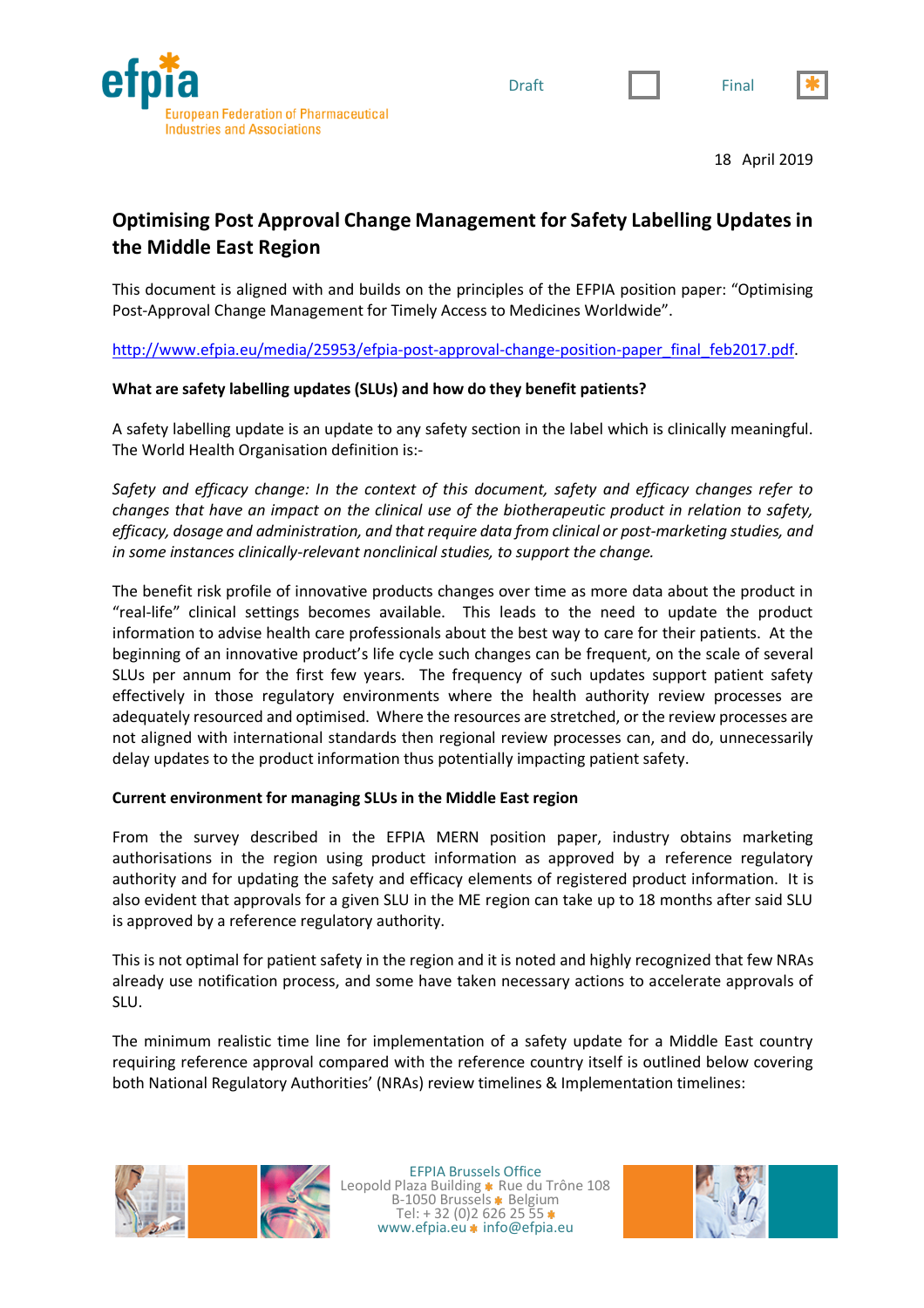

In summary, patients in the region can receive an updated label up to 30 months after identification of the safety concern and up to 18 months later than patients in the reference country. This gap is further extended in the cases of local filing restrictions e.g. inability of company to submit because a previous variation (whether CMC or SLU) is still under review by the health authority.

The reasons for such delays can differ from country to country, but reflect the difficulties faced by industry and regional health authorities. The EFPIA MERN survey identified the following limiting factors to rapid implementation in the region were identified:

- Requirement for legalized CPP
- Requirement for local approval before implementation
- Queuing for appointment to submit the application / limited numbers of appointments
- Long timelines for variation approval process
- Close-down periods of National Regulatory Authorities for receipt of variations
- Inability to submit the update application if a variation, renewal or baseline e-CTD application for the same product is still ongoing
- Shared pack implementation complexity (many companies use multi-country packs, waiting for all countries sharing a pack to approve and implement a SLU can mean additional work for industry and health authorities in the form of "grace period" applications, special import permits etc).

As can be seen above, introducing a SLU post-approval change across several markets takes too long from the patient safety perspective. As regulatory systems evolve, the requirements for manufacturers to manage variations in multiple markets are becoming more and more complex. The regional regulatory environments remain overall unpredictable and disharmonised, and industry believes that more can be achieved by adopting a unified risk-based approach to reviewing SLUs, and further synchronise timelines and converge data packages. These efforts will provide a more efficient way to manage post-approval SLUs, and contribute to ensuring patients' continuous access to up to date safety information for state of-the-art medicines.

Variation requirements and assessment steps generate a heavy burden on NRAs as well. To address NRAs' challenges with this increased workload, the World Health Organisation (WHO) recognises the



EFPIA Brussels Office Leopold Plaza Building \* Rue du Trône 108 B-1050 Brussels \* Belgium Tel:  $+32(0)26262555*$ www.efpia.eu \* info@efpia.eu

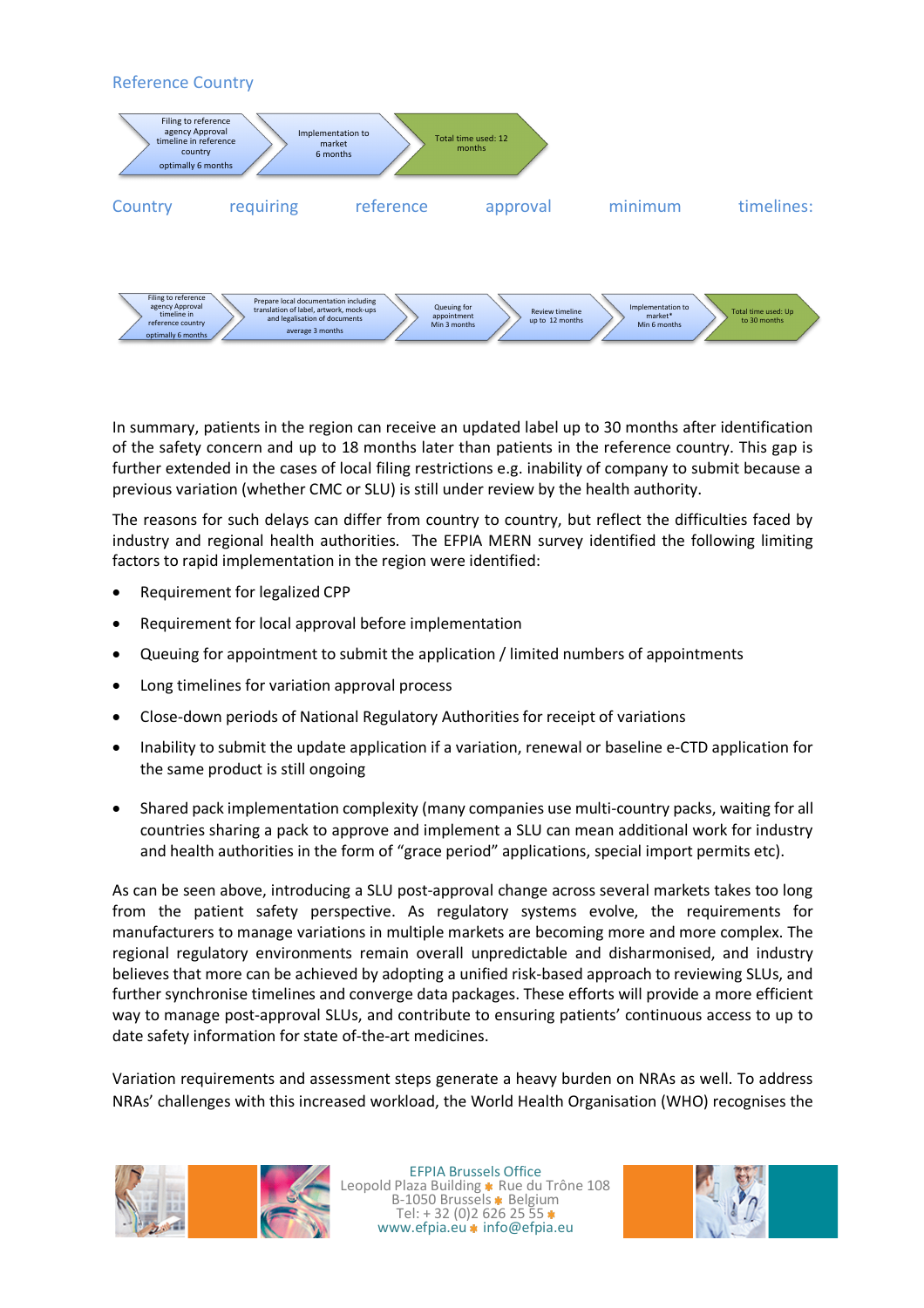benefits of international collaboration and cooperation towards regulatory convergence - see e.g. WHO working documents on Good Regulatory Practice (QAS/16.686).

At the same time, industry acknowledges that it can also contribute, through e.g. where possible advanced planning of SLUs at the start of the life-cycle and more strategic combination of changes. Ultimately, all of these activities will contribute to enhancing global public health. This paper presents the current challenges, opportunities and recommendations for convergence, to bring consistency and predictability to the management of SLUs in the region, and in accordance with the WHO guidelines.

# **2. Recommendations**

EFPIA wishes to recommend a set of actions to facilitate SLUs management, noting that some of these are already enacted in some ME NRAs' guidance.

#### **High Priorities**

**Prioritization of safety labelling update with prior approval by reference agency using facilitated pathways**

- Using the concept of reliance and simplifying the review procedure
- Approval procedures for submission of SLUs, after reference country approval, should be:
	- o Tell & Do or notification to support alignment with reference label. Otherwise inconsistencies will drive complex dependency issues and confusion to Health Care Professionals (HCP) and patients

*Important Update: Some National Regulatory Authorities (NRAs) are starting to use abridged or verification reviews during the initial marketing authorization application (e.g. Saudi Arabia, Egypt, Jordan, UAE) based on the availability of approval by reference regulatory agencies. Such NRAs are encouraged to apply the same principles for approval of SLUs relying on the regulatory decision made by the reference country without further review (immediate implementation)*

#### **Classification of SLUs and procedural guidance**

- Converge requirements through the adoption of international standards for risk-based classification of SLUs, consequent procedure approval type should be notification only. In specific cases where NRA will still need to conduct a review, then to consider a reasonable review timeline (e.g. max. 1-3 months).
- To streamline the process of implementation and shared pack management across the ME **The recommendation would be to follow the principles outlined in:**
	- EU Variation guideline (2013/C223/01) (for small molecules see WHO guidelines below for other products)
	- WHO guideline on procedures and data requirements for changes for approved vaccines
	- Draft WHO guideline on procedures and data requirements for changes to approved
	- biotherapeutic products

**Resources**

- With the application of the reliance and risk-based classification (above), SLUs could be handled through administrative notifications, allowing agencies to focus resources on major quality variations (having no prior approval by reference agency) and new introductions/ innovation.
- SLU submission should be exempted from compulsory submissions appointments and should not be subject to close-down periods of NRAs
- Build capacity for review & relevant committee meetings to allow for timely approvals